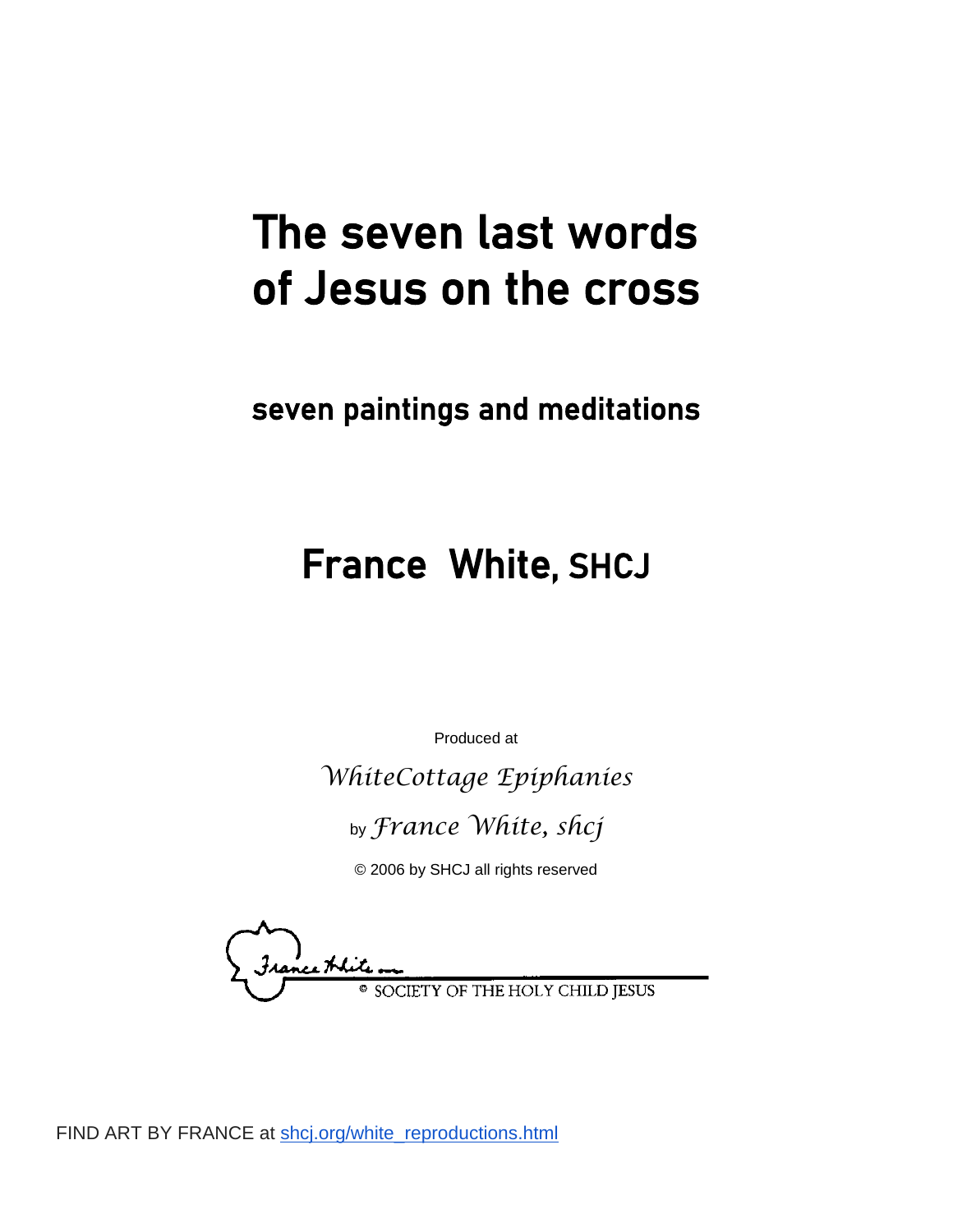#### Commentary on the paintings.

The Gospels say that Jesus spoke seven times while he hung dying on the cross. Each time he spoke has been called a "word" When I decided to paint the seven last words, I first contemplated the words as they appear in the four Gospels seeking to feel with Jesus. No Gospel has all seven of the words; some of the words appear in more than one Gospel, and others are only in one. So after *being in* the words, I decided what order felt *most* like the progression of events and emotions.

I made a variety of thumb-nail sketches and after some time decided that Jesus would be represented in each painting by a circle, and that each Word would also contain the cross. Finally, having simplified each painting to a circle, a cross and what is not-cross, I decided to use color to carry the emotional content:

- a **red circle** for Jesus – red for his life blood; - the **color spectrum** to carry the emotional content.

The meditations explore the emotional content of Jesus' last hours.

In each "word" you will have the opportunity to reflect on three things:

- $\cdot \cdot$  the scripture with the words of Jesus,
- \* your own personal experience in order to place yourself close to Jesus and try to enter his experience,
- $\cdot$  a painting which is a visual interpretation of Jesus' words.

## The Setting

An innocent person who is sentenced to death

is symbolized in these paintings by a radiant red sphere; the paintings also incorporate the method of execution – a cross.

In a spectrum of compassion and agony, the cross

**pierces,** 

**fades,** 

**enfolds,**

#### **vibrates,**

### **dominates**

**and disappears.** 

**Forgiveness is called down like dew on dried ground.**

**Bright paradise is promised.**

**Comfort is offered to companions and parent.**

**A cry of thirst**

**and the despair of feeling deserted**

**culminate in serene surrender.**

**And then – it is accomplished; eternity is embraced.**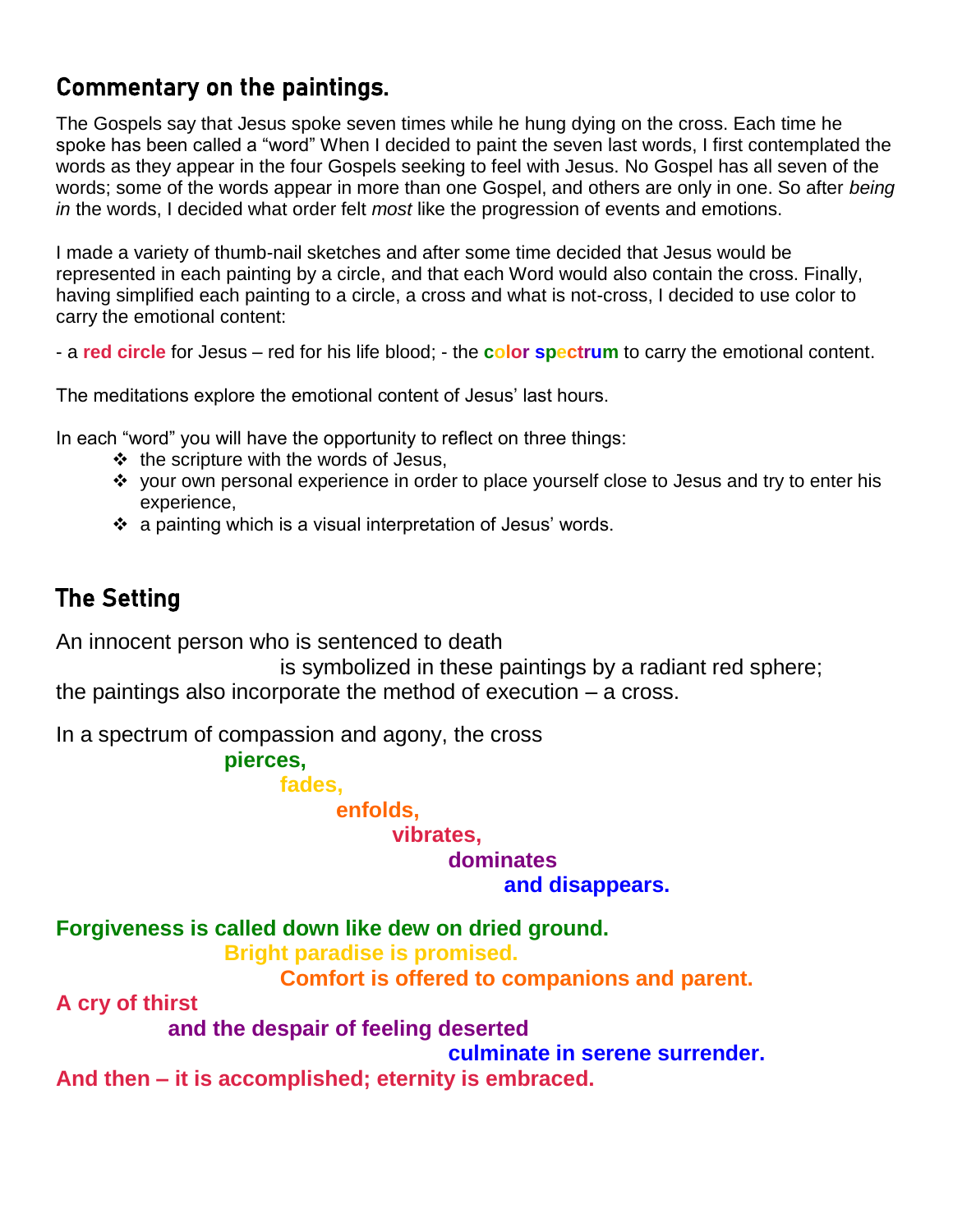#### The First Word: **FORGIVENESS**



When they reached the place called The Scull, they crucified Jesus there and the two criminals also, one on the right, the other on the left. Jesus said**, "Abba, loving God, forgive them; they do not know what they are doing."** (Luke 23:33, 34)

Reflect on the words and the image and consider

What does it mean to forgive?

Was there a time when you forgave someone or a time you were forgiven?

Have you ever refused to forgive someone or something?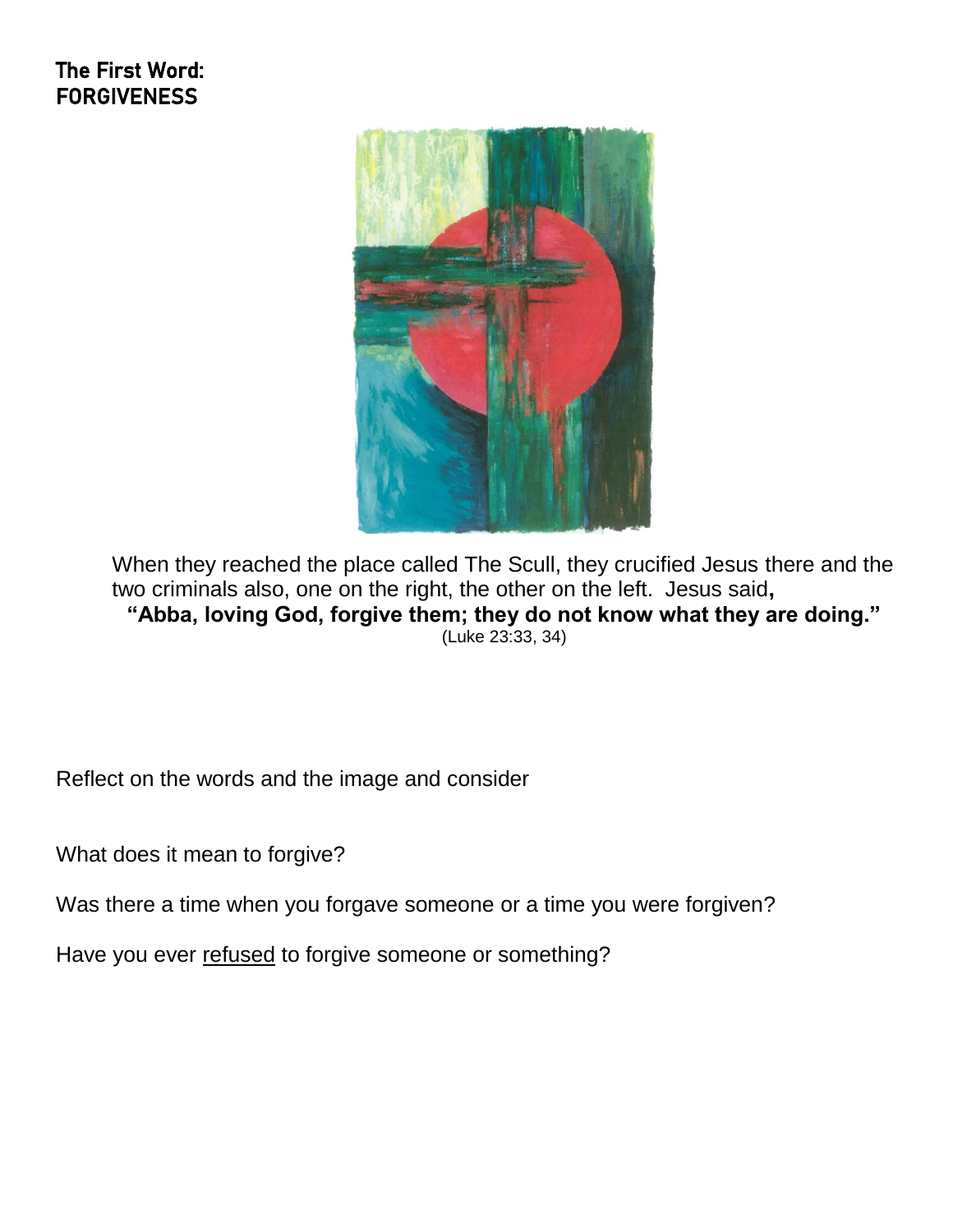#### The Second Word: ENCOURAGING ANOTHER'S GOODNESS, WHILE BEING TAUNTED,



One of the criminals hanging there abused Jesus. "Are you not the Christ?" he said. "Save yourself and us as well." But the other spoke up and rebuked the first saying, "Have you no fear of God at all? You got the same sentence as he did, but in our case we deserved it: we are paying for what we did. But this man has done nothing wrong. Jesus," he said, "remember me when you come into your reign." **"Indeed, I promise you," Jesus replied, "today you will be with me in paradise."**

(Luke 23:39-43)

Reflect on the words and the image and consider

How do you feel when you or someone else mocks another person?

Think about a person who is a thorn in your side: how does your attitude promise paradise for this person or make it seem farther away?

How can you learn to "promise paradise" to others, in your family, in your neighborhood, in your place of work? Or to the second thief?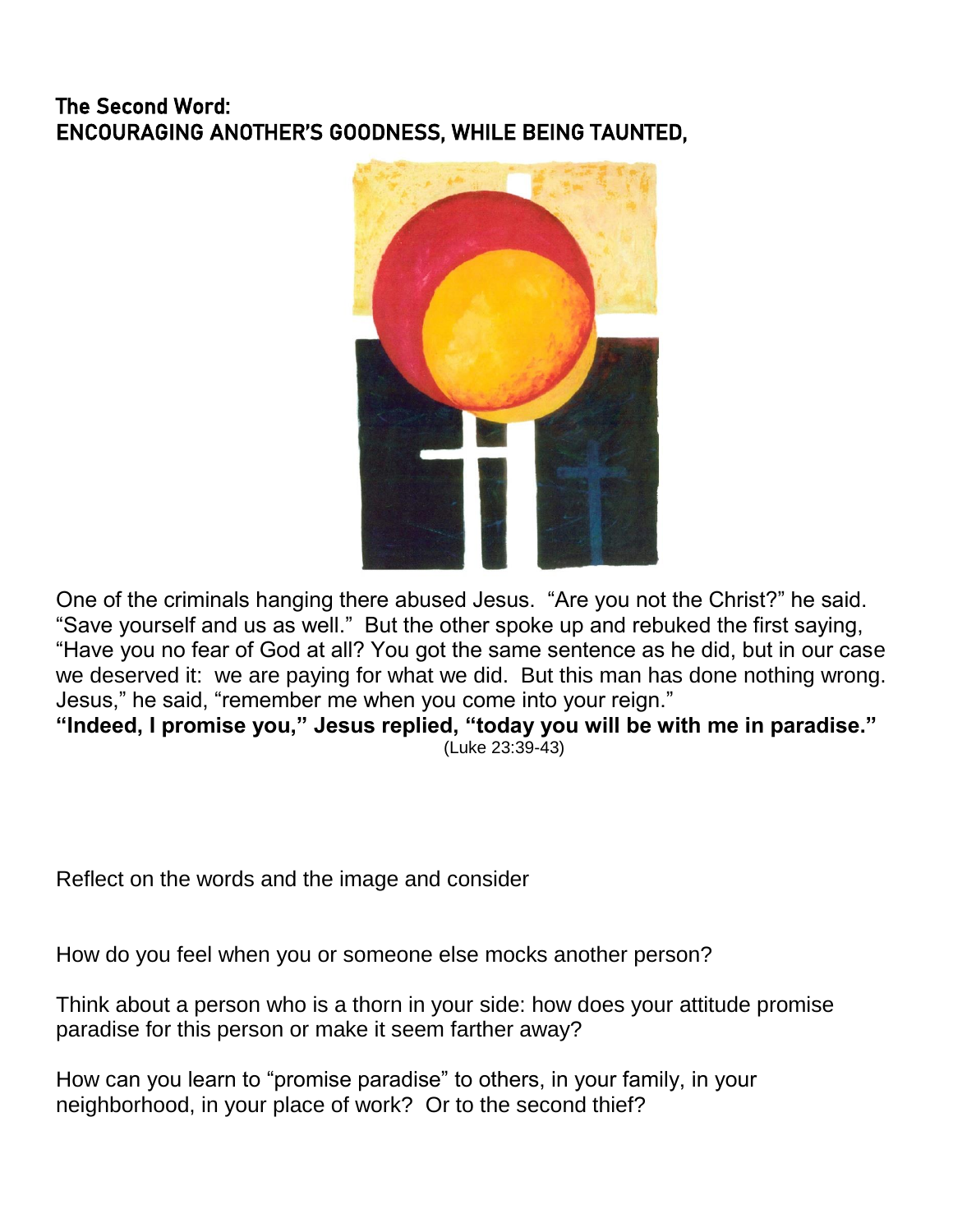#### The Third Word: OFFERING COMFORT



Near the cross of Jesus stood his mother and his mother's sister, Mary the wife of Clopas, and Mary of Magdala. Seeing his mother and the disciples he loved standing near her, Jesus said to his mother,

**"Woman, this is your son."**

Then to the disciple he said,

#### **"This is your mother."**

From that moment the disciple made a place for her in his home. (John 19:25-27)

Reflect on the words and the image and consider

If you knew that you were dying, how would you deal with the pain it caused your family and friends?

How do you reach out to others who experiences pain or loss?

What can "family" look like and how can we become family?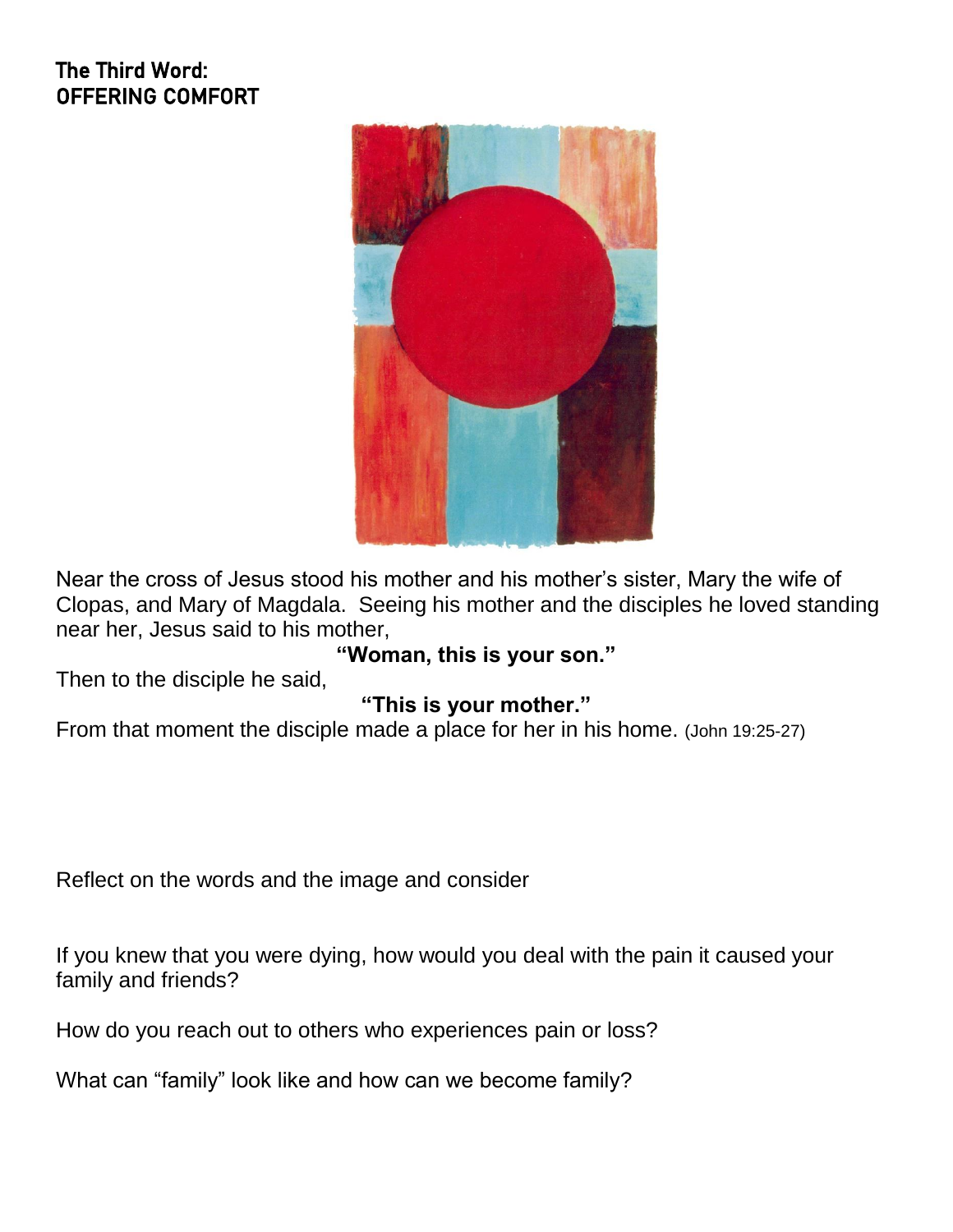The Fourth Word: THIRST



After this, Jesus knew that everything had now been completed, and to fulfill the scripture perfectly he said: "I am thirsty." (John 19:28) scripture perfectly he said: **"I am thirsty."** (John 19:28)

Reflect on the words and the image and consider

Was the thirst of Jesus physical? Spiritual? Emotional?

What have been your thirsts, your desires, your hopes?

How do you deal with "thirsty" people? What do you give them?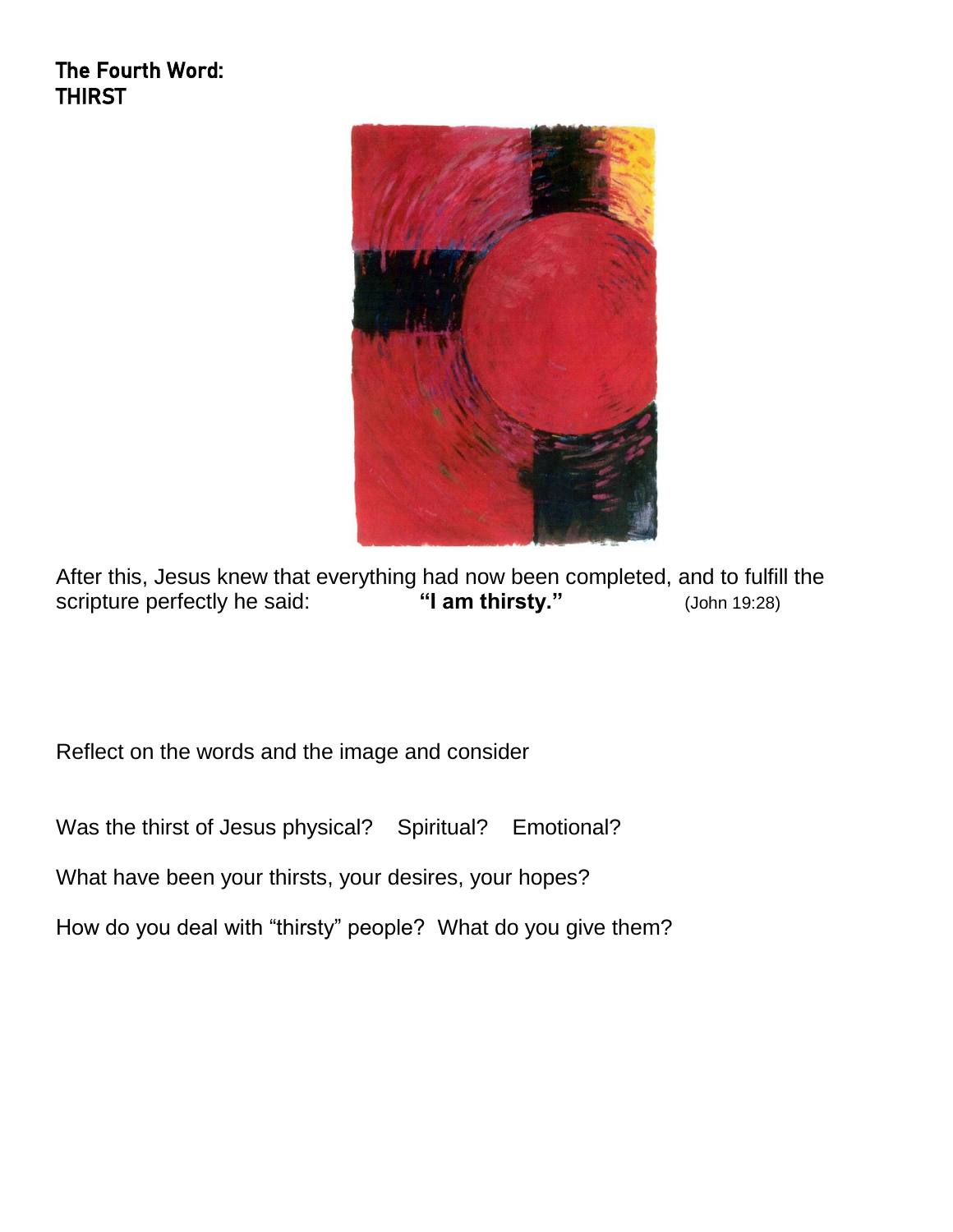#### The Fifth Word: FEELING ABANDONED / DESERTED / IGNORED



When the sixth hour came there was darkness over the whole land until the ninth hour. And at the ninth hour Jesus cried out in a loud voice, **"My God, my God, why have you forsaken me?"** (Matt. 27:45-50, Mark 15:33-34)

Reflect on the words and the image and consider

What would it be like to feel abandoned, forsaken, forgotten by God? by another person or by a group? by a loved one?

Are you ever an outcast – an outsider, one abandoned or ignored?

What can you do for the "outcasts" – *people abandoned, rejected, ignored* – among your friends or in your church or parish or neighborhood?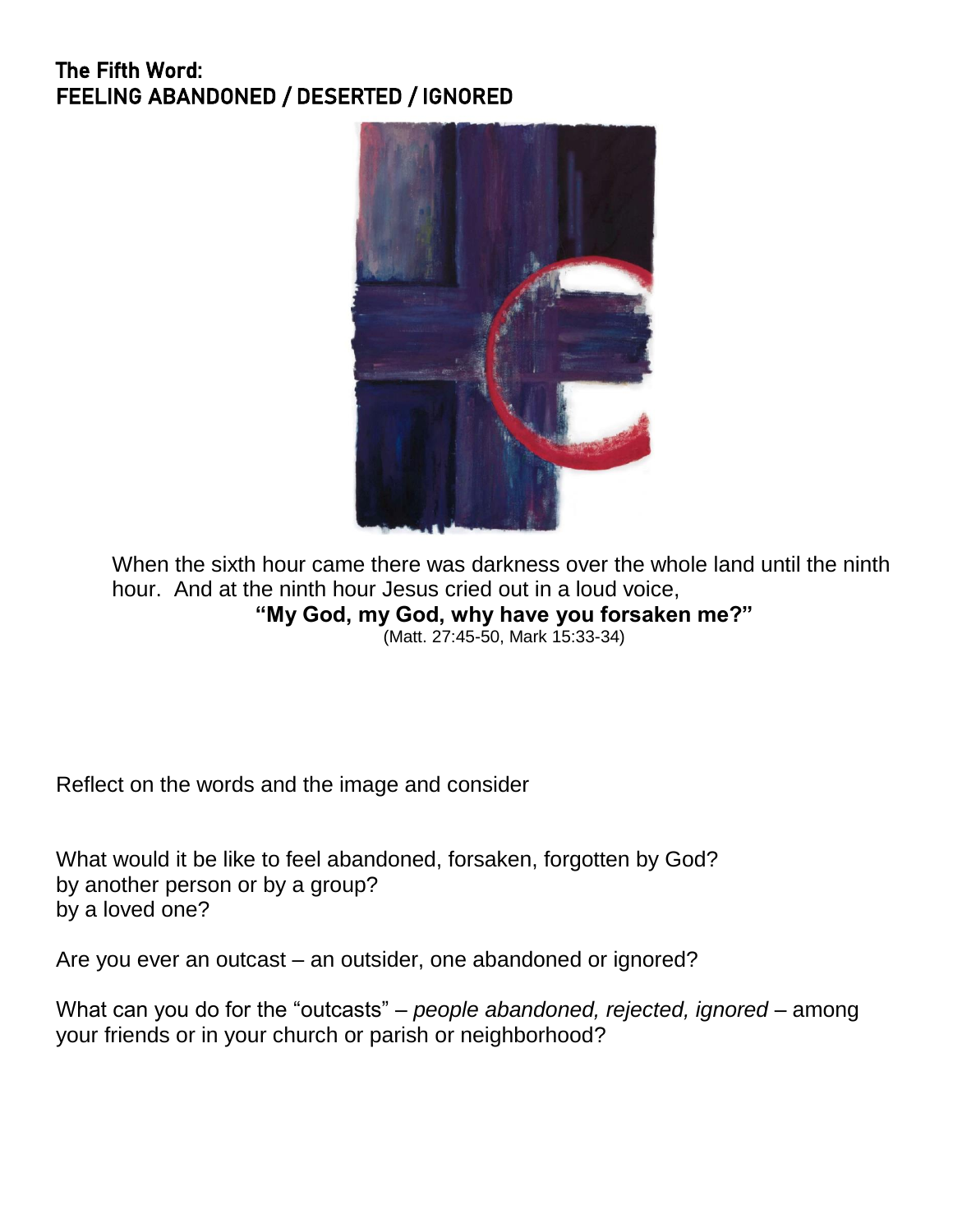#### The Sixth Word: RESIGNATION / SURRENDER



It was now about the sixth hour and, with the sun eclipsed, a darkness came over the whole land until the ninth hour. The veil of the Temple was torn right down the middle; and when Jesus had cried out in a loud voice, he said,

#### **"Abba, loving God, into your hands I commit my spirit."**

(Luke 23:44-46)

Reflect on the words and the image and consider

In the face of the cross, in the face of suffering in your life, how have you been able to hand that over to God and surrender to it?

In a good sense, when or how do you stop struggling against suffering or disappointment or frustration?

How do you say, "this has happened", and leave it in God's hands? How do you abandon yourself to God – to what *has* been so that what *will* be – what *can* be – may happen?